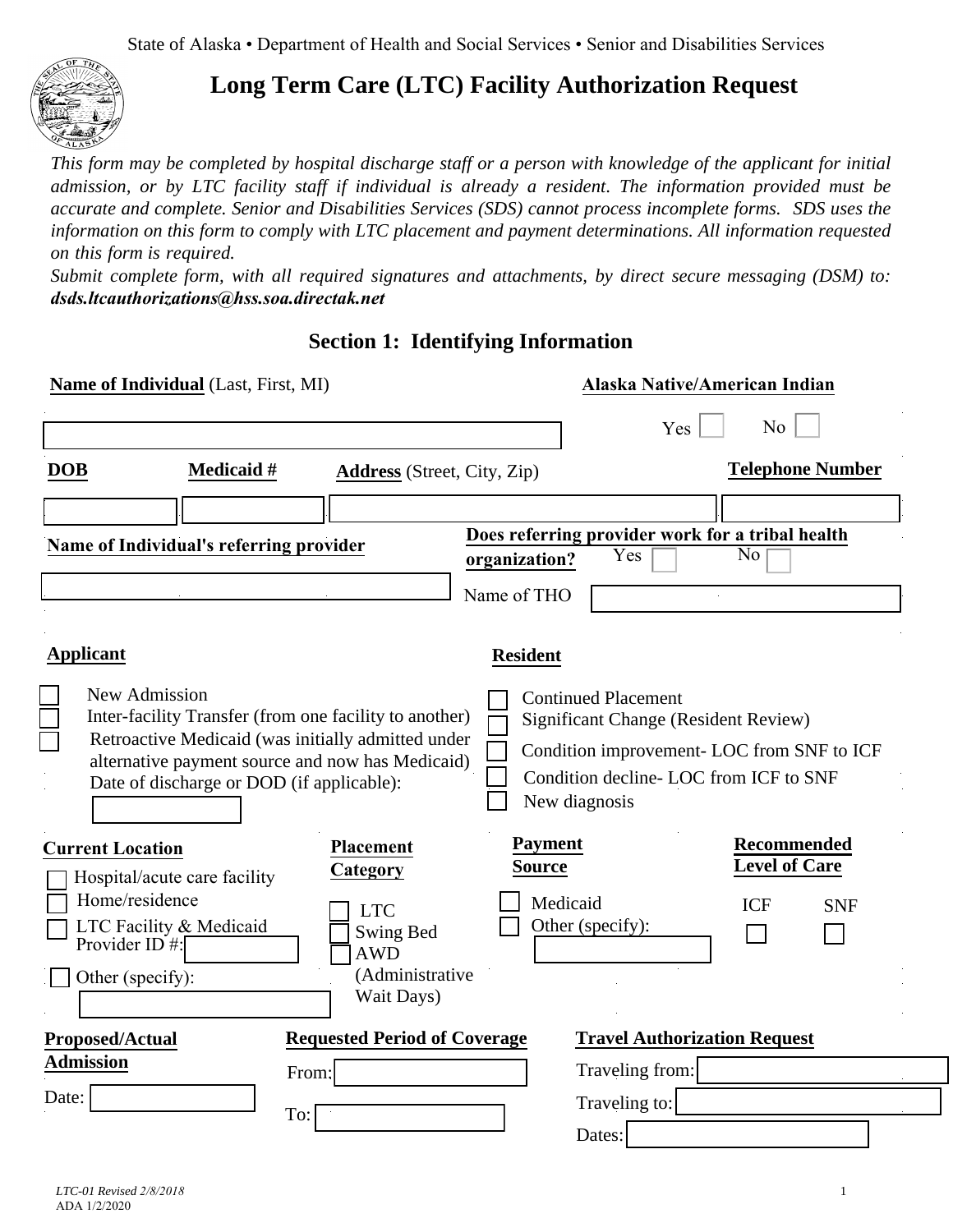| <b>Name of Individual:</b> | Admitting Facility ID $\#$ : |
|----------------------------|------------------------------|

| <b>Name of Proposed/</b><br><b>Admitting LTC Facility</b><br>and ID# | <b>Address</b><br>(Street, City, Zip) | <b>Telephone</b><br><b>Number</b> | Email | <b>Contact Name/Title</b> |
|----------------------------------------------------------------------|---------------------------------------|-----------------------------------|-------|---------------------------|
|                                                                      |                                       |                                   |       |                           |

 $\Box$  If hew admission, ETC facility contacted and agrees to consider individual for admission multiple facilities are being considered, please identify these here (Facility ID# and Name): If new admission, LTC facility contacted and agrees to consider individual for admission. If

| Name of Individual's<br>Representative | <b>Address</b><br>(Street, City, Zip) | <b>Telephone</b><br><b>Number</b> | <b>Type of Representative</b><br>(POA, Guardian, Surrogate<br>Decision Maker) |
|----------------------------------------|---------------------------------------|-----------------------------------|-------------------------------------------------------------------------------|
|                                        |                                       |                                   |                                                                               |

| <b>Only for LTC Placements that Involve Travel</b>                                                                                                                                                                                               |  |  |  |  |
|--------------------------------------------------------------------------------------------------------------------------------------------------------------------------------------------------------------------------------------------------|--|--|--|--|
| I certify that I am the authorized representative of the facility utilization review committee and that the<br>committee reviewed this request for:<br>Authorization to admit the applicant<br><b>Reauthorization</b><br>Change in level of care |  |  |  |  |
| And determined the facility has personnel with the qualifications necessary to provide the direct care needed                                                                                                                                    |  |  |  |  |
| by the applicant. As required, I attached the following for SDS to review:                                                                                                                                                                       |  |  |  |  |
| <b>Current history and physical</b><br>  Therapy notes and orders                                                                                                                                                                                |  |  |  |  |
| <b>Medication record and orders</b><br>Plan of care established by the attending physician                                                                                                                                                       |  |  |  |  |
| Facility utilization review committee authorization representative:                                                                                                                                                                              |  |  |  |  |
| Signature of the admitting long term care facility representative:                                                                                                                                                                               |  |  |  |  |
| Date: the contract of the contract of the contract of the contract of the contract of the contract of the contract of the contract of the contract of the contract of the contract of the contract of the contract of the cont                   |  |  |  |  |
| Title:<br><b>Print name:</b>                                                                                                                                                                                                                     |  |  |  |  |

## **Section 2: Discharge Planning**

**Supports Needed for Community Placement: Reasons Why Alternative Placement is not Feasible or Appropriate: Plan for Discharge:**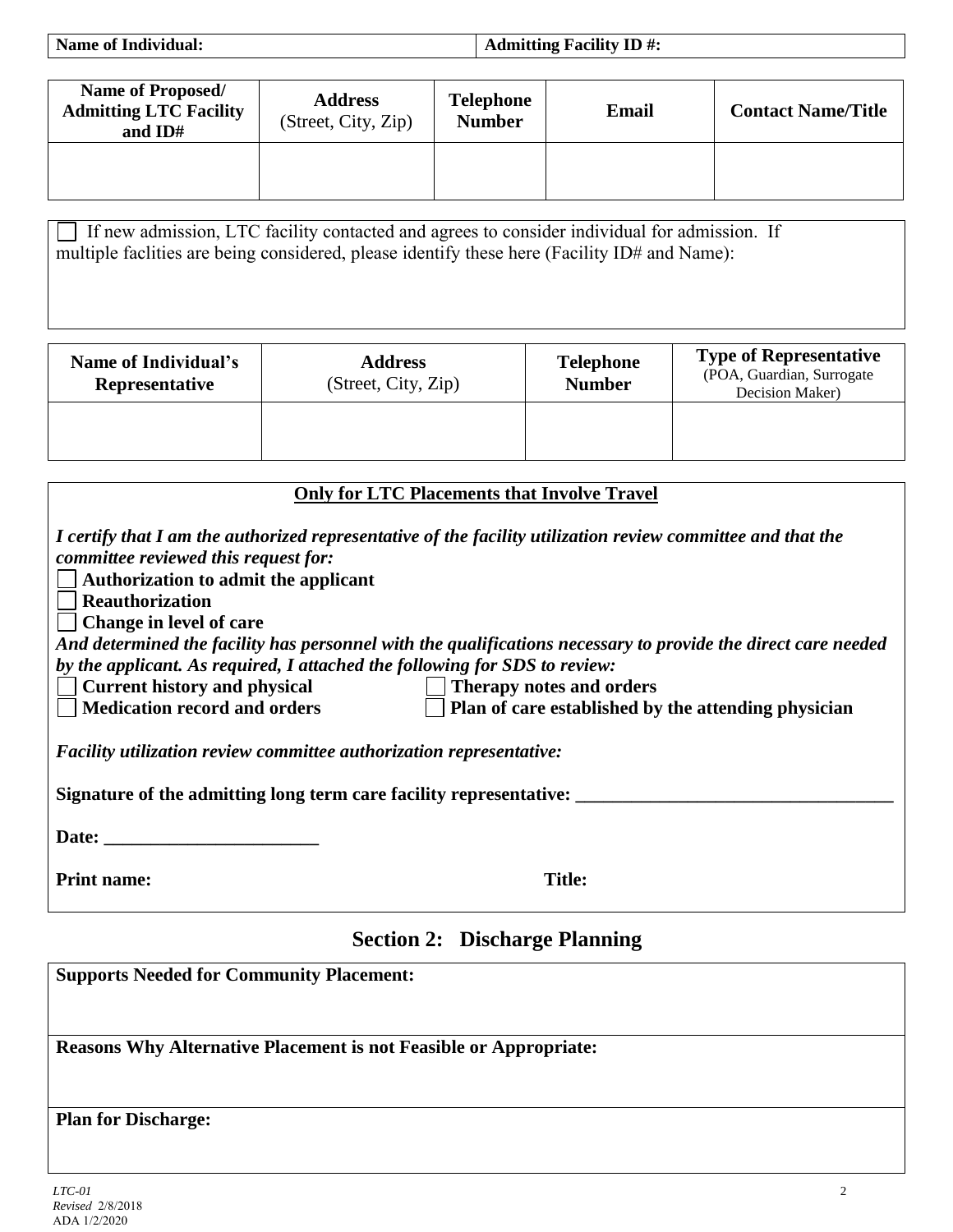**Admitting Facility ID #:** 

# **Section 3: Physician Certifications**

| <b>Name of Physician</b> | <b>License</b> # | <b>Name of Person</b><br>Completing on the<br>Physician's<br><b>Behalf/Title</b> | <b>Telephone Number</b> | Email |
|--------------------------|------------------|----------------------------------------------------------------------------------|-------------------------|-------|
|                          |                  |                                                                                  |                         |       |

| <b>Provide Both</b><br>Diagnosis and<br>Code | <b>Primary Diagnosis and</b><br>Code (ICD-10) | <b>Secondary Diagnosis and</b><br>Code (ICD-10) | <b>Additional Diagnoses and</b><br>Codes (ICD-10) |
|----------------------------------------------|-----------------------------------------------|-------------------------------------------------|---------------------------------------------------|
| <b>Admitting</b><br><b>Diagnosis</b>         |                                               |                                                 |                                                   |
| <b>Discharge</b><br><b>Diagnosis</b>         |                                               |                                                 |                                                   |

| Medical Reason for Admission (for an applicant) or<br><b>Continued Stay (for a resident):</b> |                                                                                                                      |
|-----------------------------------------------------------------------------------------------|----------------------------------------------------------------------------------------------------------------------|
| <b>Level Of Care Recommendation:</b>                                                          | <b>ICF</b><br><b>SNF</b>                                                                                             |
| <b>Certification of Intended Length of Stay:</b>                                              | Less than 30 days<br>$\overline{1}$ Convalescent Care (less than 90 days)<br>Long Term Placement (more than 90 days) |

*Please attach the attending physician's orders for nursing home placement or continued stay*

#### **Section 4: Individual Needs**

| <b>Prescribed Medications</b> | <b>Dosage/Frequency</b> | Route | <b>Purpose</b> |
|-------------------------------|-------------------------|-------|----------------|
|                               |                         |       |                |
|                               |                         |       |                |
|                               |                         |       |                |
|                               |                         |       |                |
|                               |                         |       |                |
|                               |                         |       |                |
|                               |                         |       |                |
|                               |                         |       |                |
|                               |                         |       |                |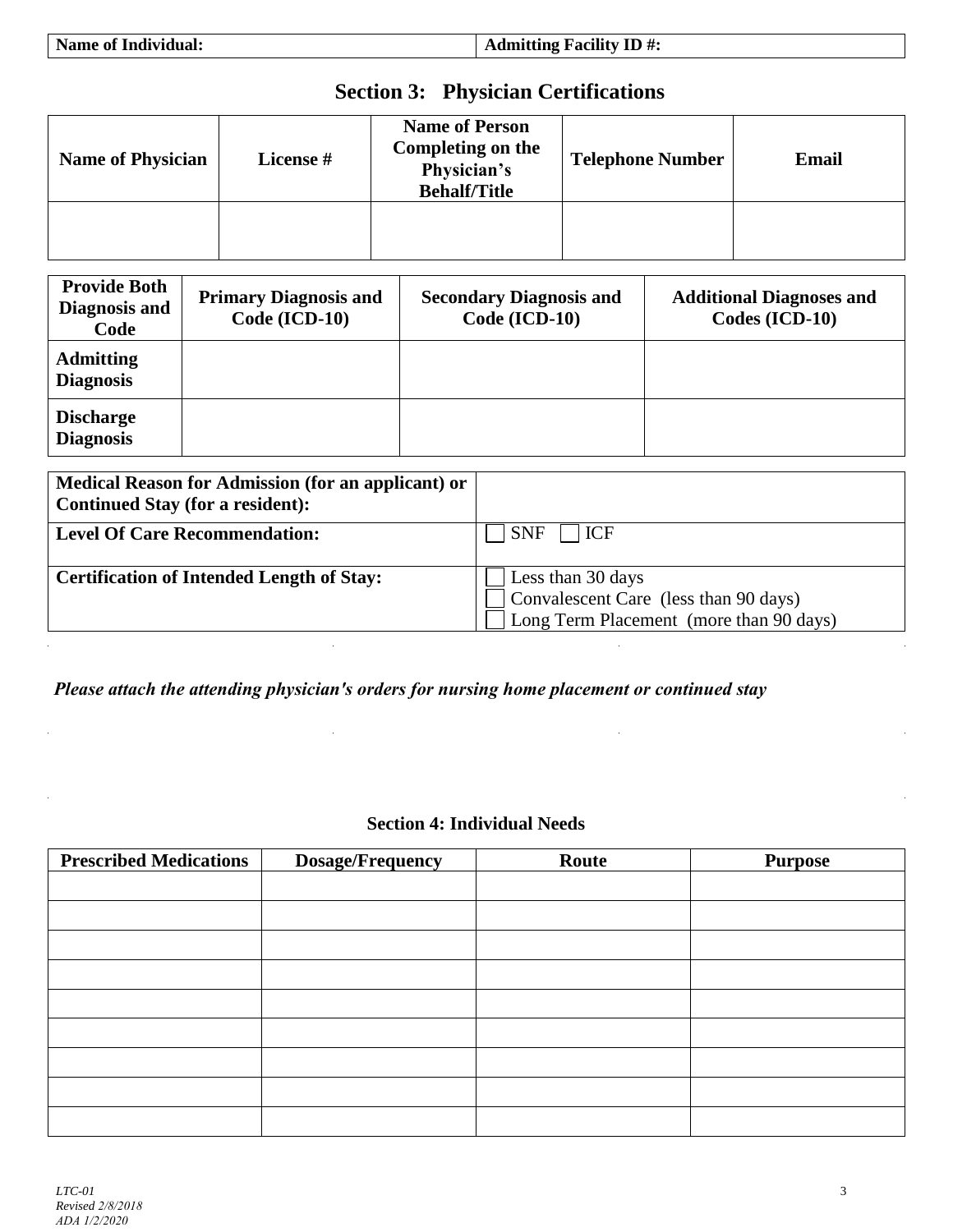**Name of Individual:** 

**Admitting Facility ID #:** 

| <b>Capacity for</b><br><b>Independent Living</b><br>and Self-Care | Self-<br><b>Performance</b><br><b>Score</b> | <b>Support</b><br><b>Score</b> | <b>Capacity for</b><br>Independent<br><b>Living and Self-</b><br>Care | Self-<br><b>Performance</b><br><b>Score</b> | <b>Support Score</b> |
|-------------------------------------------------------------------|---------------------------------------------|--------------------------------|-----------------------------------------------------------------------|---------------------------------------------|----------------------|
| Medication management                                             |                                             |                                | Toilet use                                                            |                                             |                      |
| Bed mobility                                                      |                                             |                                | Personal hygiene                                                      |                                             |                      |
| <b>Transfers</b>                                                  |                                             |                                | <b>Bathing</b>                                                        |                                             |                      |
| Locomotion                                                        |                                             |                                | Eating                                                                |                                             |                      |
| Dressing                                                          |                                             |                                |                                                                       |                                             |                      |

| <u>Self-performance score</u> (Score $1 - 8$ for activities, not including set-up, occurring during | Support score (Score $1 - 8$ for the most     |
|-----------------------------------------------------------------------------------------------------|-----------------------------------------------|
| the last 7 days, or last 24 to 48 hours if individual in hospital.)                                 | support provided for each activity            |
| $\mathbf{0}$ = Independent: no help or oversight, or help/oversight provided only 1 or 2 times      | during last 7 days, or last 24 to 48          |
| $1 =$ Supervision: oversight, encouragement, or cueing provided 3 times, or supervision plus        | hours if individual in hospital.)             |
| non-weight bearing physical assistance provided 1 or 2 times                                        | $\mathbf{0}$ = no setup or physical help from |
| $2 =$ Limited assistance: individual highly involved in activity; received physical help in         | staff/caregiver                               |
| guided maneuvering of limbs, or other non-weight bearing assistance 3+ times, or limited            | $1 = setup help only$                         |
| assistance plus weight-bearing1 or 2 times                                                          | $2 = one-person physical assist$              |
| $3$ = Extensive assistance: weight-bearing support, or full staff/caregiver performance $3+$        | $3 = two$ or more person physical assist      |
| times                                                                                               | ( <i>No score of 4</i> )                      |
| $4 = Total dependence: full staff/caregiver performance every day of period$                        | $5 = Cueing support every day.$               |
| $5 = C$ ueing: spoken instruction or physical guidance to perform activity                          | (No score of 6 or 7)                          |
| $\mathbf{8}$ = Activity did not occur                                                               | $\mathbf{8}$ = Activity did not occur         |
| ( <i>No score of 6 or 7</i> )                                                                       |                                               |

| Cognition                  |    |          |  |
|----------------------------|----|----------|--|
| <b>Short-Term Memory</b>   | OK | Problem: |  |
| Long-Term Memory           | OK | Problem: |  |
| Orientation                | OK | Problem: |  |
| <b>Cognitive Abilities</b> | OK | Problem: |  |
| <b>Decision Making</b>     | OK | Problem: |  |

| <b>Therapy Services</b>                       |                     |                     |  |  |  |  |
|-----------------------------------------------|---------------------|---------------------|--|--|--|--|
| (Check all that apply and specific frequency) |                     |                     |  |  |  |  |
| # of Days per Week:                           | Speech-Language     | # of Days per Week: |  |  |  |  |
|                                               | Therapy             |                     |  |  |  |  |
|                                               |                     |                     |  |  |  |  |
|                                               |                     |                     |  |  |  |  |
|                                               | Other:              | # of Days per Week: |  |  |  |  |
|                                               |                     |                     |  |  |  |  |
|                                               |                     |                     |  |  |  |  |
|                                               |                     |                     |  |  |  |  |
|                                               | # of Days per Week: |                     |  |  |  |  |

| <b>Check all that are</b><br>attached | H&P (required for all new admissions)<br>Plan of Care<br>Current psychological evaluation (if applicable)<br>Other (specify): |
|---------------------------------------|-------------------------------------------------------------------------------------------------------------------------------|
|---------------------------------------|-------------------------------------------------------------------------------------------------------------------------------|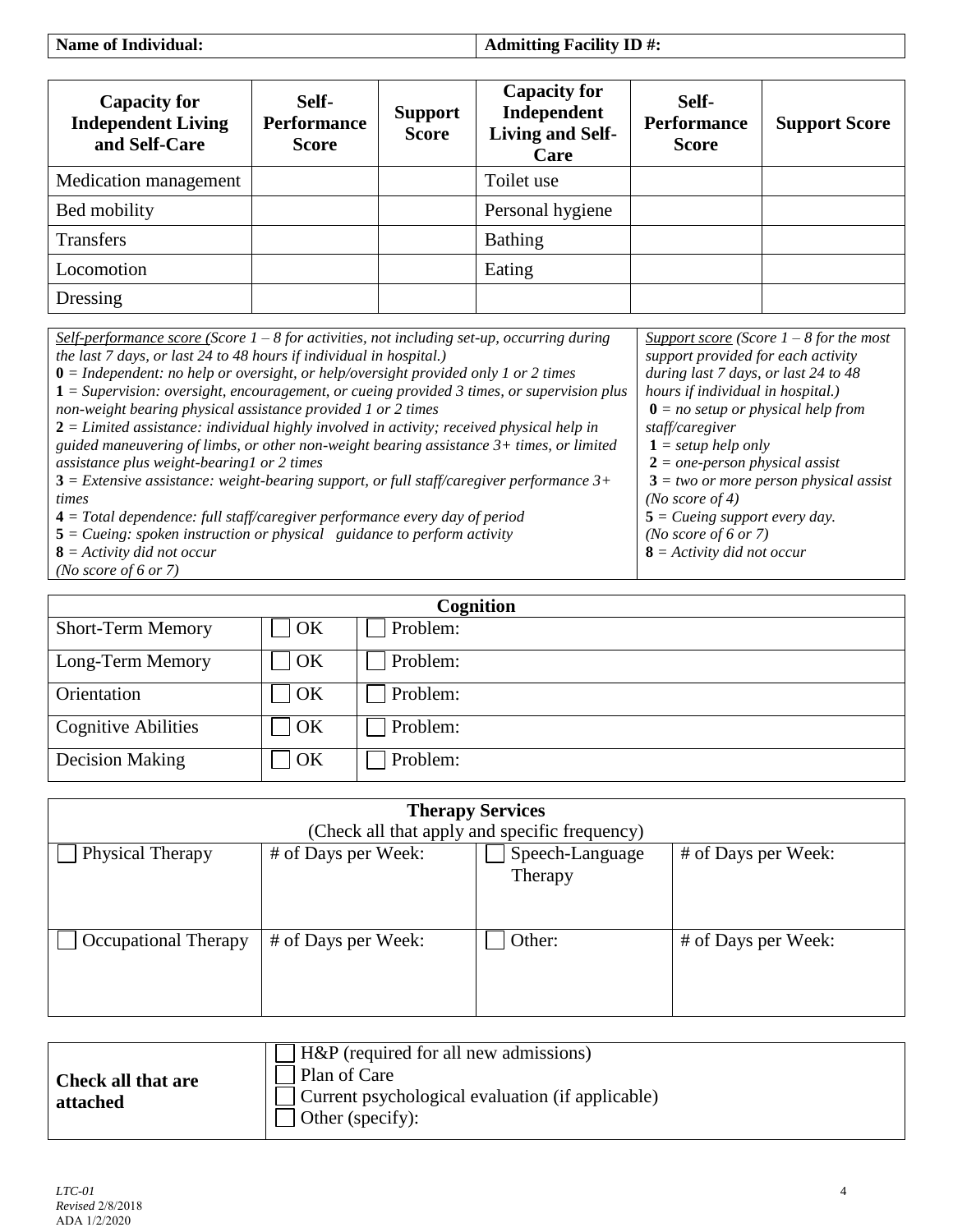## **Section 5: Signatures and Contact Information**

| <b>Name and Title of Person</b><br><b>Completing this Application</b> | Date | <b>Telephone Number</b> | <b>Email</b> |
|-----------------------------------------------------------------------|------|-------------------------|--------------|
|                                                                       |      |                         |              |
| <b>Signature:</b>                                                     |      |                         |              |